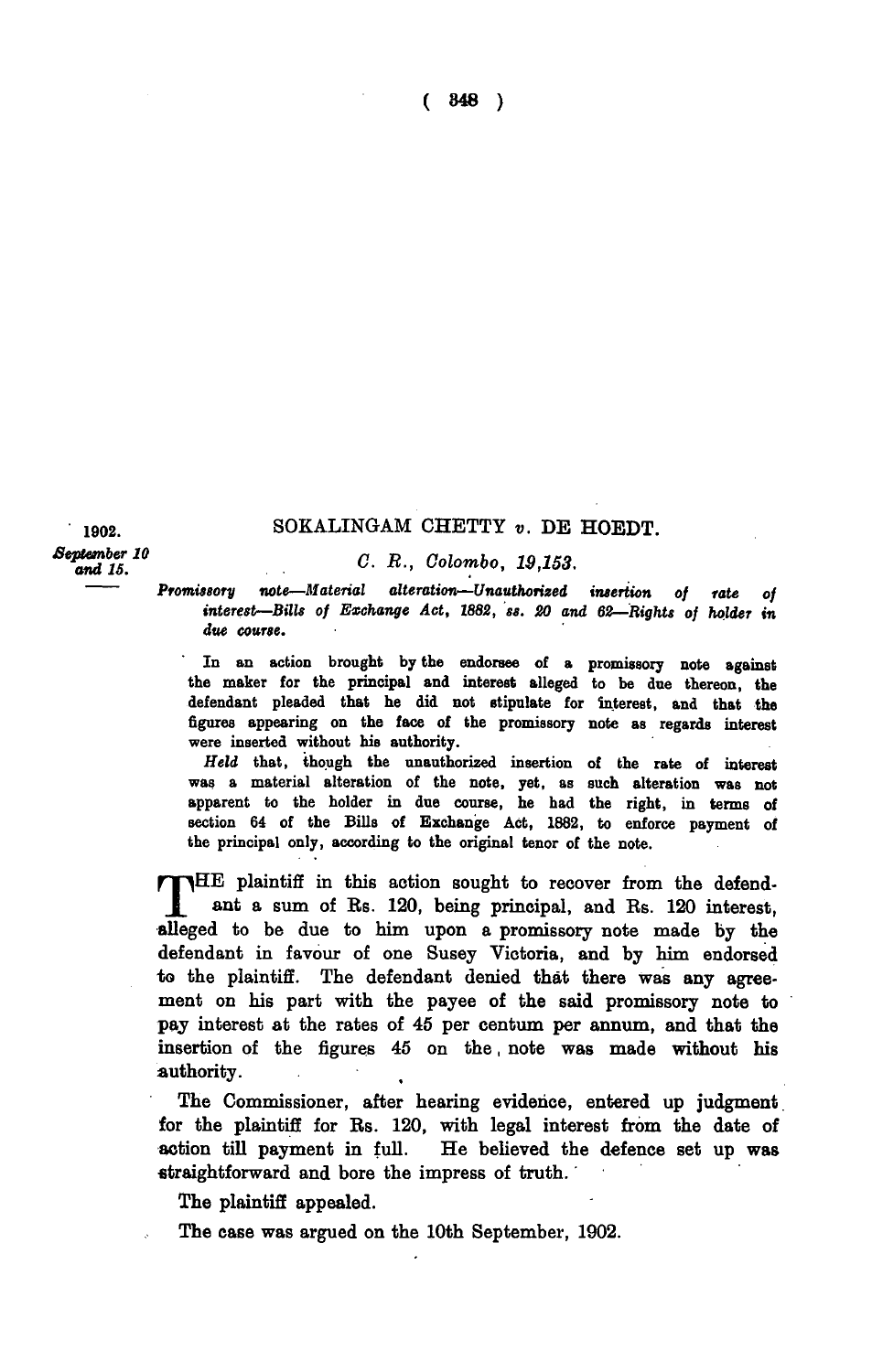*Walter Pereira,* for appellant.—The defence may bear the impress 1802. of truth, but it cannot affect the appellant, who is a holder in due September course, and who is not proved to have been fixed with the knowledge of the alleged agreement between the maker and payee. On the defendant's own showing the note was a printed one and the amount of interest was left blank. If the payee filled the blank up, an innocent endorsee must not suffer, but rather the maker, whose carelessness enabled the payee to get value from the endorsee. If defendants story is true, he will have his remedy against the payee. Bills of Exchange Act of 1882; section 20.

*Our. adv. vult.* 

15th September, 1902. MONCREIFF, A.C.J.-

On the 5th December, 1898, the defendant made a note in . favour of one Susey Victoria for a sum of Rs. 120 and, as alleged by the plaintiff, with interest thereon at 45 per cent. per annum. The plaintiff says that Susey Victoria endorsed the note to him in consideration of the payment of Rs. 220. The plaintiff then sued the defendant, the maker of the note, who was astonished to find that the rate of interest had been inserted in the note at 45 per cent. The note was made upon a printed form, and the rate of interest was inserted in the concluding words of the form. The defendants says that he did not fill in the interest at 45 per cent, or at any other figure; and the Judge believed him, and I believe him.

The plaintiff say that it is quite immaterial whether the payee inserted the interest or not, because by virtue of section 20 of the Bills of Exchange Act he was entitled to fill in the blank which the defendant had left. By that provision the holder of the note has *•primd facie* authority to insert such an amount as the stamp will cover, and when the note is " wanting in any material particular " to fill up the omission in any way he thinks fit.

Now, I have some doubts as to this insertion being in respect of a material particular, because, as a matter of fact, the amount of stamp duty is not affected by the interest; that is to say, the stamp which would cover a note for a certain amount is sufficient, although that amount when increased by the amount of interest is greater than the value covered by the stamp. However, the fact which we have to deal with here is that, after the note was made and given, the rate of interest was inserted by the payee. By section 64 of the Bills of Exchange Act it is provided that a note is avoided if it is materially altered, except as against persons who had a hand in the alteration.or were privy to it, or subsequent endorsers. It appears to have been held that there is a material alteration if a specified rate of interest at 3 per cent. is altered to  $2\frac{1}{2}$  per cent., or if a bill payable " with lawful